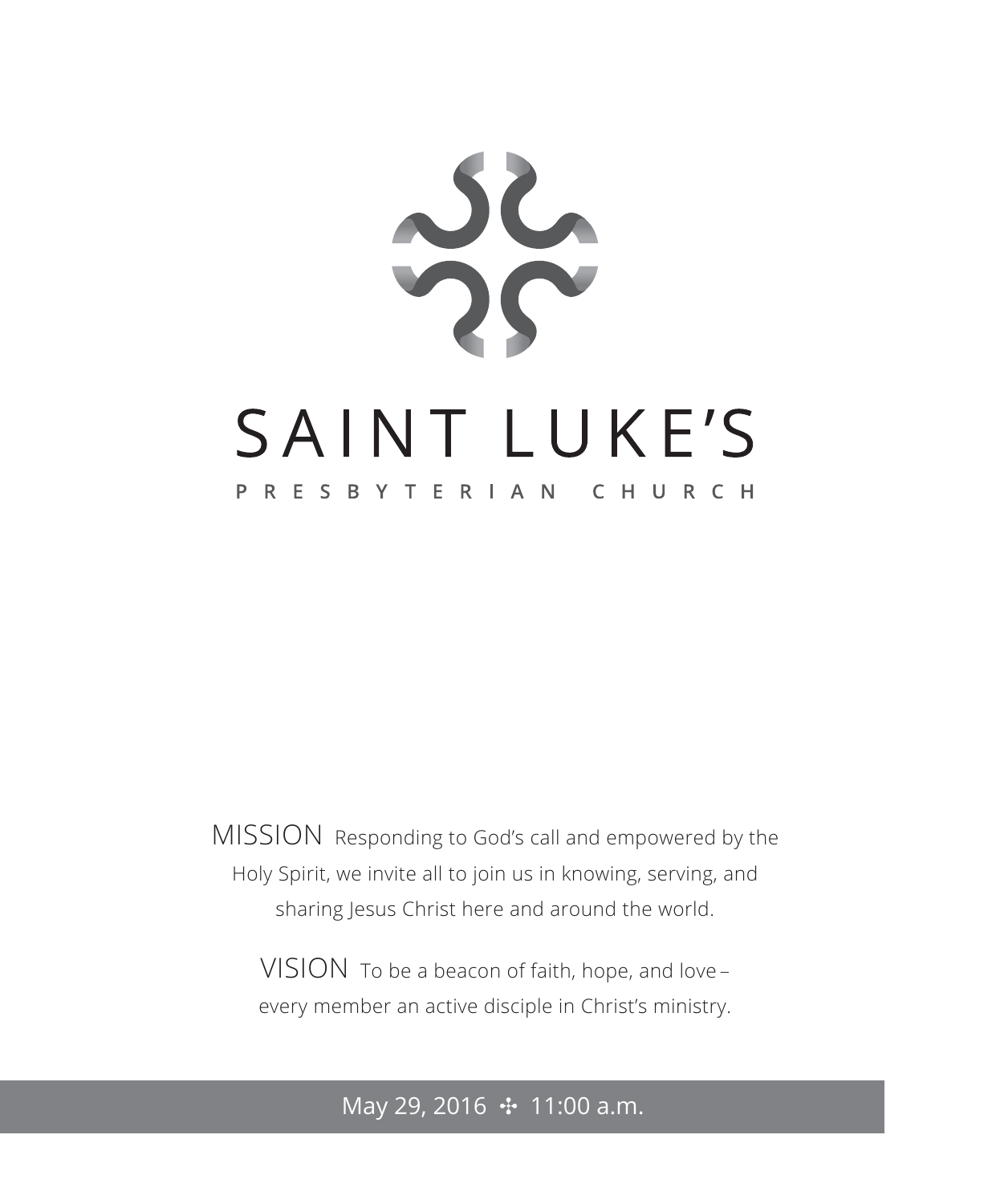

1978 Mount Vernon Road • Dunwoody, Georgia 30338 770.393.1424 • www.slpres.org

#### **May 29, 2016** Second Sunday after Pentecost

**Liturgical Color:** *Green Green is used to represent spiritual growth.* 

*The flowers are given to the glory of God and in memory of America's men and women who sacrificed their lives in our nation's wars. Donated by the Veterans of Saint Luke's.*

#### **SUNDAY SCHEDULE**

**8:30 a.m.** Chapel Communion Service **9:30 a.m.** Sunday School **11:00 a.m.** Sanctuary Worship Service *Nursery available at all services & Sunday School*

#### **SERVING TODAY**

**Acolytes** . . . . . . . . . . . . . . . Supervisor, Cailin Thelen *Thank you, everyone, for another wonderful year of acolytes! May 22nd was our last day of service for this year. If you didn't pick up your child's certificate at the reception a couple of weeks ago, then please find it in the robing room cubbies above the acolyte robes. Have a relaxing and rejuvenating summer!* **Chancel Guild** . . . . . . . . . . . . . . . . . . . . . . . Nancy Self **Continental Breakfast** . . . . . . . . . . . . The Hamlins **Open/Close** . . . . . . . . . . . . . . . . . . . . . . . Miles Young **Sound Crew** . . . . . . . . . . . . . . . . . . . . . Lindsay Ballow **Ushers** . . . . . . . . . . . . . . . . . . . Captain, Paula Humer; Emily Ritzler; Sarah Jane Shipley; Nathan Shipley; Ken & Lucy Painter

#### **WELCOME, GUESTS!**

We are delighted you are worshiping with us!

**DURING** the Welcome, please print the requested information on the Friendship Pad and pass the Friendship Pad down the pew.

**AFTER** the worship service, please visit the welcome table in the Narthex (Sanctuary lobby). A Deacon and an Elder will be on hand to welcome you and answer questions. They will also provide you with a Guest Packet and a loaf of freshlybaked bread.

**FOR MORE** information about our programs, ministries or membership, please contact one of our Pastors at 770.393.1424, or visit our website: slpres.org.

#### **THAT ALL MAY WORSHIP**

**A HEARING LOOP** is accessible by switching hearing aids to **T-coil**. **LARGE PRINT HYMNALS** and **BACK CUSHIONS** are available; our ushers are happy to assist you.

**CHILDREN** are a precious part of our church family, and we welcome them in worship. Worship notebooks and activity packets are available on the back ledges of the sanctuary for preschool and elementary ages. Each week, children are invited to walk up for an age-appropriate message during "Tell Us Our Story." After that time, they may remain in worship, go to child care (PreK and younger), or to learn more about our worship traditions in Faithful Friends (K, 1st & 2nd grades).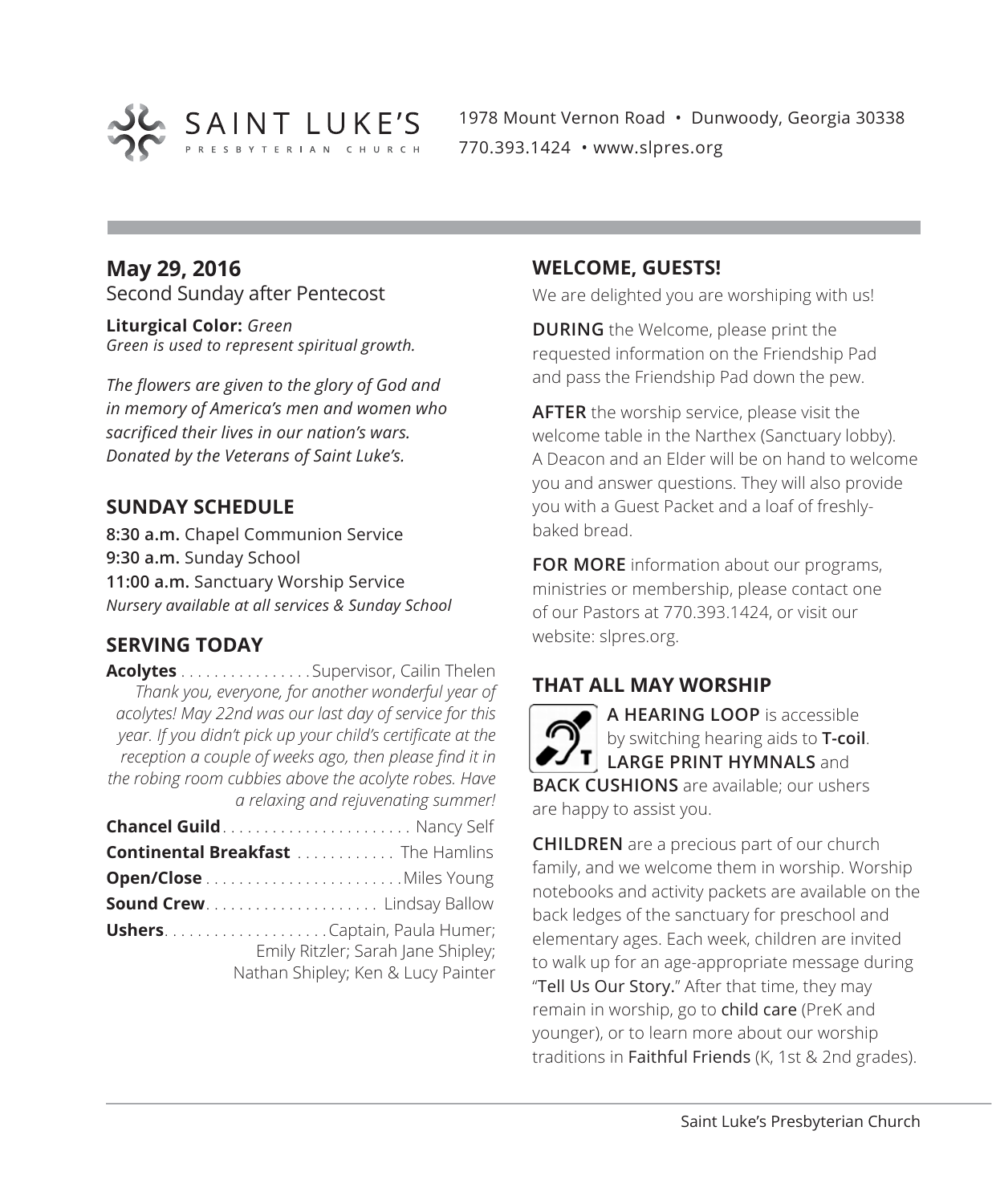#### **In Preparation for Worship**

 "A religious person holds God and humankind in one thought at one time, at all times, who suffers harm done to others, whose greatest passion is compassion, whose greatest strength is love and defiance of despair." *Abraham Joshua Heschel*

#### **Gathering Prayer**

#### **Chiming of the Hour**

**Prelude** Allegro *Wolfgang Amadeus Mozart* 

#### **Welcome & Passing of the Peace**

Leader: May the peace of Christ be with you. **People: And also with you.**

#### **Call to Worship** \*

Leader: Praise God, all you people:

**People: Let all the people praise God!** 

Leader: Let the nations be glad and sing for joy:

**People: Let all the people praise God!** 

Leader: God has blessed us with mercy and grace:

**All: Let all the people praise God!** 

#### \* Hymn #12

**Hymn #12** Immortal, Invisble, God Only Wise *ST. DENIO*

#### **Call to Confession**  \*

Leader: The Lord be with you. **People: And also with you.** Leader: Let us pray.

#### **Prayer of Confession**  \*

 **God of Heaven and Earth, in You we live and move and have our being.** 

**We are Your own children, the work of Your hands.** 

**We confess, however, that our living does not always reflect Your image.** 

**Forgive us, restore us, and strengthen us** 

**so that we may be a reflection of the resurrection life You intend for all people.**  *(time of silent confession)*

Leader: Lord, in Your mercy,

**All: Hear our prayer, Amen.**

ے<br>مہ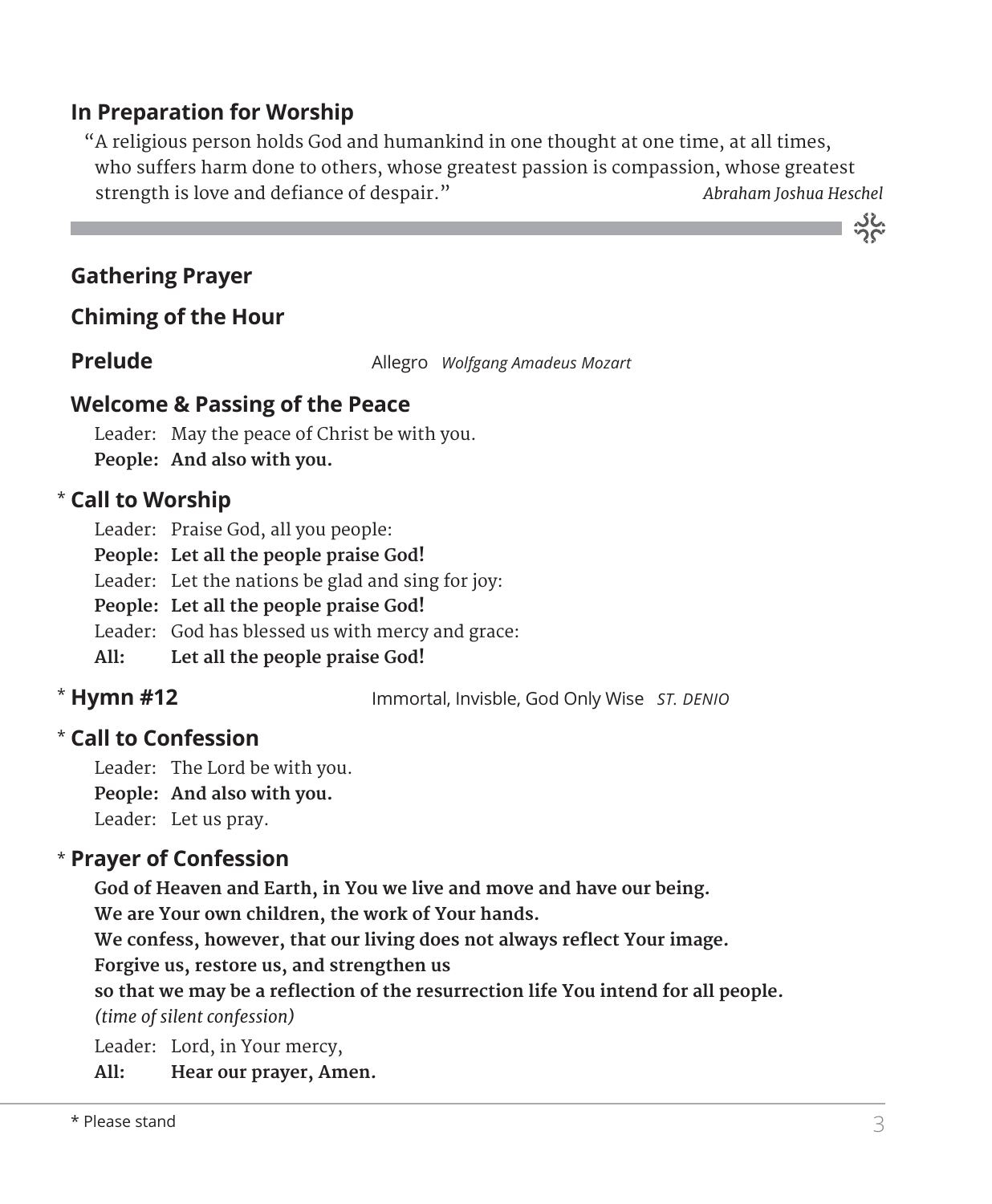#### **Assurance of Forgiveness** \*

#### **Song of Praise**  \*

 **Praise the Lord, praise the Lord; let the earth hear God's voice! Praise the Lord, praise the Lord; let the people rejoice! O come to the Father through Jesus the Son, and give all the glory: great things God has done!** *(Fanny Crosby)* 

#### **Tell Us Our Story Emily Wilmesherr Emily Wilmesherr**

*Parents may take their young children (through PreK) to our nursery in Sheppard Hall.* 

#### **Morning Prayer & The Lord's Prayer**

 **Our Father Who art in heaven, hallowed be Thy name. Thy kingdom come, Thy will be done, on earth as it is in heaven. Give us this day our daily bread; and forgive us our debts, as we forgive our debtors; and lead us not into temptation, but deliver us from evil. For Thine is the kingdom and the power and the glory, forever. Amen.**

| <b>Old Testament Reading</b> |                                                                                            | Proverbs 8:1-21; page 557        | Nancy Self  |
|------------------------------|--------------------------------------------------------------------------------------------|----------------------------------|-------------|
|                              | Leader: The Word of the Lord.<br>People: Thanks be to God.                                 |                                  |             |
|                              | <b>New Testament Reading</b><br>Leader: The Word of the Lord.<br>People: Thanks be to God. | Acts 17:16-31; page 129          |             |
| <b>Sermon</b>                |                                                                                            | Christian in an Interfaith World | David Lower |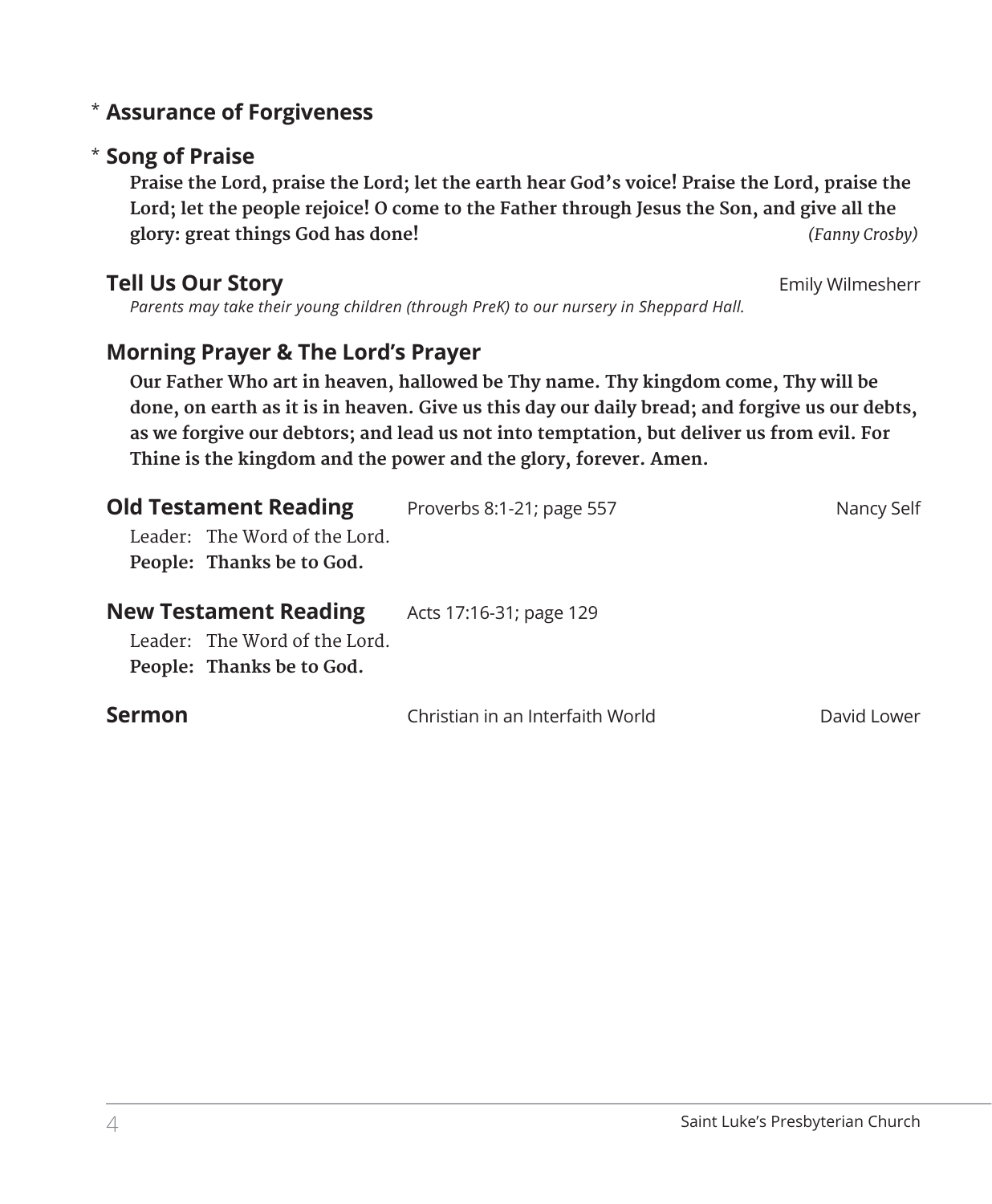#### \* Hymn #203

**Hesu, lesu, Fill Us With Your Love** *CHEREPONI* 

#### **\* Affirmation of Faith** Apostles' Creed

 **I believe in God, the Father Almighty, Maker of heaven and earth, and in Jesus Christ, His only Son our Lord; Who was conceived by the Holy Ghost, born of the Virgin Mary, suffered under Pontius Pilate; was crucified, dead, and buried; He descended into hell; the third day He rose again from the dead; He ascended into heaven, and sitteth on the right hand of God the Father Almighty; from thence He shall come to judge the quick and the dead. I believe in the Holy Ghost; the holy catholic church; the communion of saints; the forgiveness of sins; the resurrection of the body; and the life everlasting. Amen.**

**Offering** Andante *Mozart* 

*Giving is a tangible sign of worship. If you give electronically, there is a blue, laminated, 'electronic giving' card in the pew rack to place into the offering plate as it is passed.* 

#### \* **Song of Thanksgiving**

**Praise God, from whom all blessings flow; praise God, all creatures here below; praise God above, ye heavenly host; praise Father, Son and Holy Ghost.** *(Thomas Ken)*

#### **Commissioning of New Officers**

| $*$ Hymn #37  | Let All Things Now Living ASH GROVE |  |
|---------------|-------------------------------------|--|
| * Benediction |                                     |  |
| * Postlude    | Allegro Grazioso Mozart             |  |

*WORSHIP NOTE: Today's piano selections are movements from Mozart's Piano Sonata in C major.*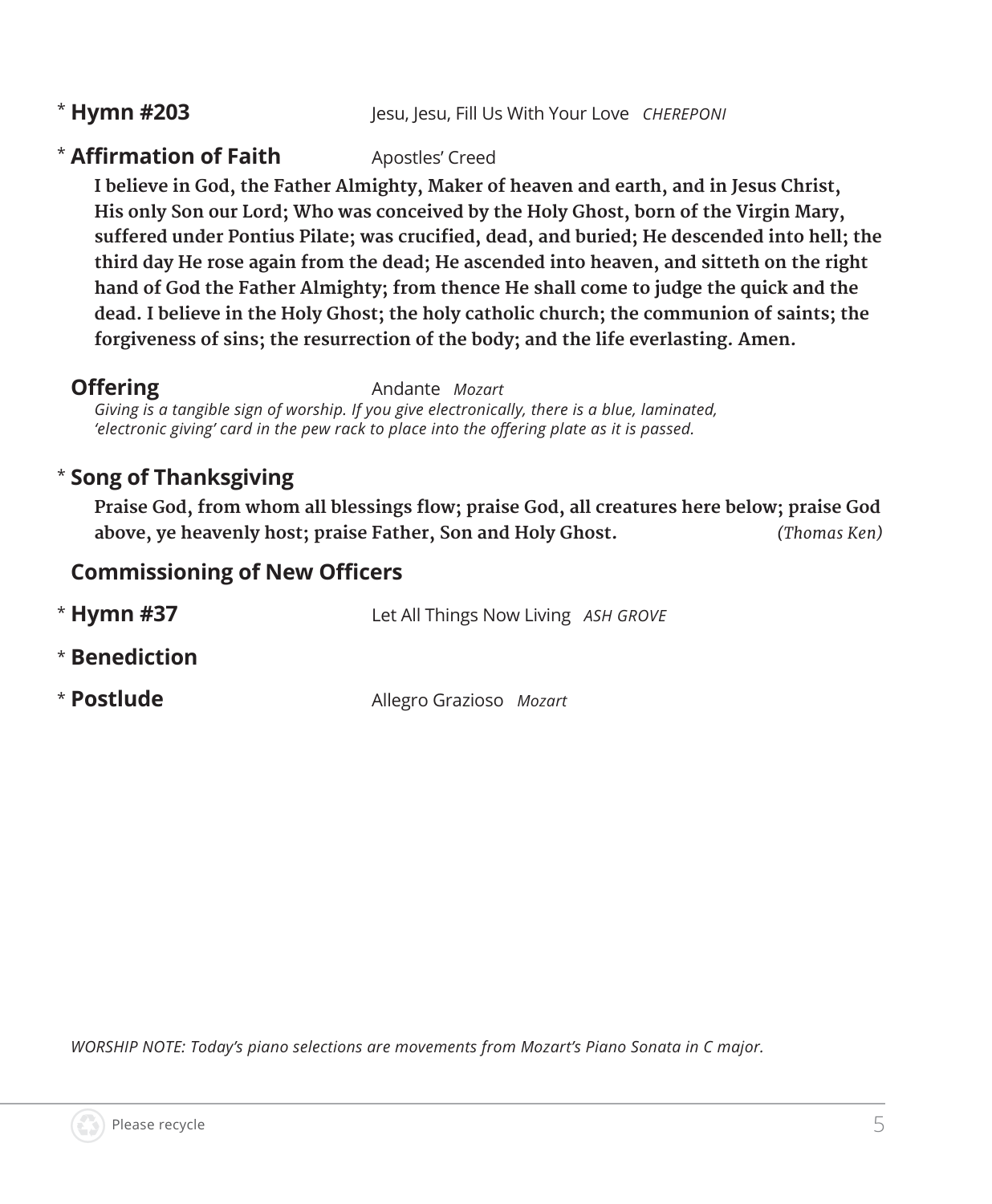# Sunday Spotlights:

#### **WELCOME TO THESE NEW CHURCH OFFICERS**

#### **Elders** *Class of 2017:* Gil Hearn\* Zachary Burroughs *Class of 2019:* Sonny Jester Steven Vivian Beth Eisenmesser Bob Polensek Al Bridges Whitney Samuelson Cindy Nunez Bob Pile

*\*filling unexpired term*

**Deacons** *Class of 2017:* Rebecca Strickland\* Caroline Hurst *Class of 2019:* Carol Hickey Dorothy Kitchens Mark Douglass Carol Waller Melissa Blakely Richard Lawry Al Wang A.J. Favero Scott Zannini

#### **THANK YOU TO THESE OUTGOING CHURCH OFFICERS**

**Elders** Claire Cummiskey Rich Crutchfield Mary Guerrant Tom Loftis David McKenney Mark Ryan David Tharp Allison Thornton

**Deacons** Sandra Clay Amanda Dunnick Shawn Hamlin Niki Rabren Katherine Robeson Jenny Troha Michelle Vail Hayley Wolfe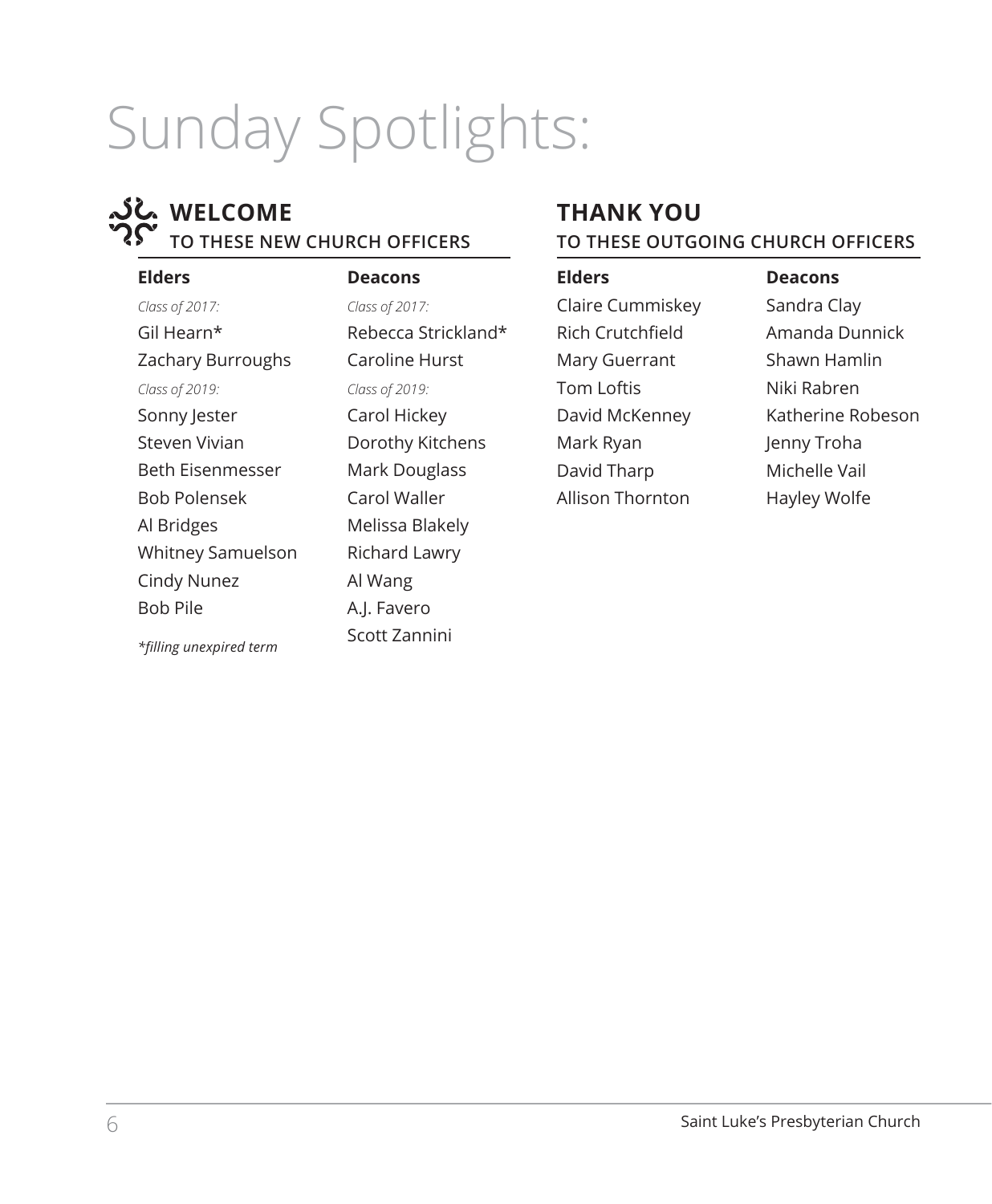#### **ANNOUNCING THE RECIPIENT OF THE SAINT LUKE'S COLLEGE SCHOLARSHIP!** Thanks to a generous member of the

Saint Luke's Congregation, three of Saint Luke's past high school graduates have received a Scholarship Grant of \$2,500 towards the cost of their first year expenses. This year the recipient of this \$2,500 Scholarship is **Claire Cummiskey**! Please join the Saint Luke's College Scholarship Committee in congratulating Claire on a stellar high school career. In addition to excellent grades, finishing in the top 10% of her class at North Springs Charter High School, she has been very active in mission ministry at Saint Luke's, active in the SLPC youth program, as well as serving as the Youth Elder on the Session this year. Her list of extracurricular activities at North Springs Charter High School is impressive as well. It was a difficult decision for the Committee as there was a wonderful pool of applicants, all of which had excellent academics, community and faith/church involvement. Again, thank you to our anonymous donor of this very kind and generous gift!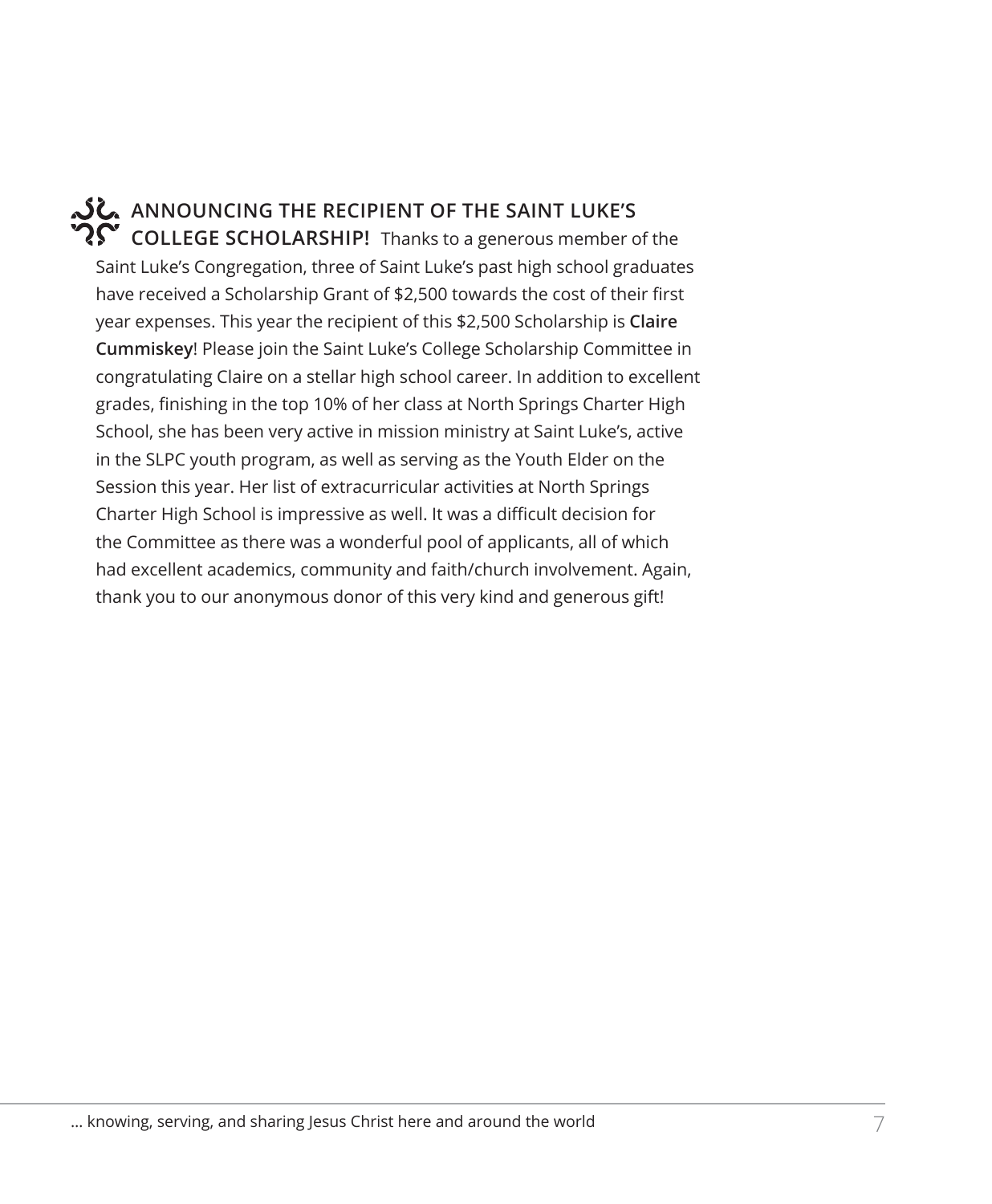## **SPLASH!** CHILDREN'S

**Catherine Anne Thomas** cathomas@slpres.org / 770.393.1424 ext. 228

**SUMMER SUNDAY SCHOOL** In June and August, we do Sunday School a little different. From 9:30-10:30, Preschool and Elementary kids will learn about God "Cave Quest" style. Parents, won't you please pick a Sunday and help lead one of these groups of explorers? The lessons and plans are provided, you just need to be the guide! Thank you! http://tinyurl.com/ SLPCSummerSundaySchool

June 13-16 / 9:15 a.m. - 12:30 p.m.

**CAVE QUEST VACATION BIBLE SCHOOL AT SAINT LUKE'S** Kids learn that Jesus is the one who lights our way and gives us hope! Register online: www.slpres.org/vbs-2016-cave/

**LIGHTEN OUR LOAD** by donating specific snacks and supplies for this year's Vacation Bible School. To see what's needed, pick up a tagged rock from the display in the lobby for the details. All items need to be turned in by June 3. Thanks a ton!

**HELP ROCK VBS!** Thanks to a great response last week, we have just a few spots left to fill! Adult volunteers are needed at Vacation Bible School, Mon., June 13 - Thur., June 16 from 8:30 a.m. to 12:30 p.m. each of those days.

We need ONE more adult to guide our Mini Moths (ages 2 and 3).

We need ONE adult assistant at the Imagination Station (science).

We need ONE more adult to guide our (2nd Grade) Crystal Crew.

We need TWO adults to help in Kid-Vid Cinema.

If you can help, please contact cathomas@slpres.org right away. You can even invite a friend or neighbor to share this amazing experience with you!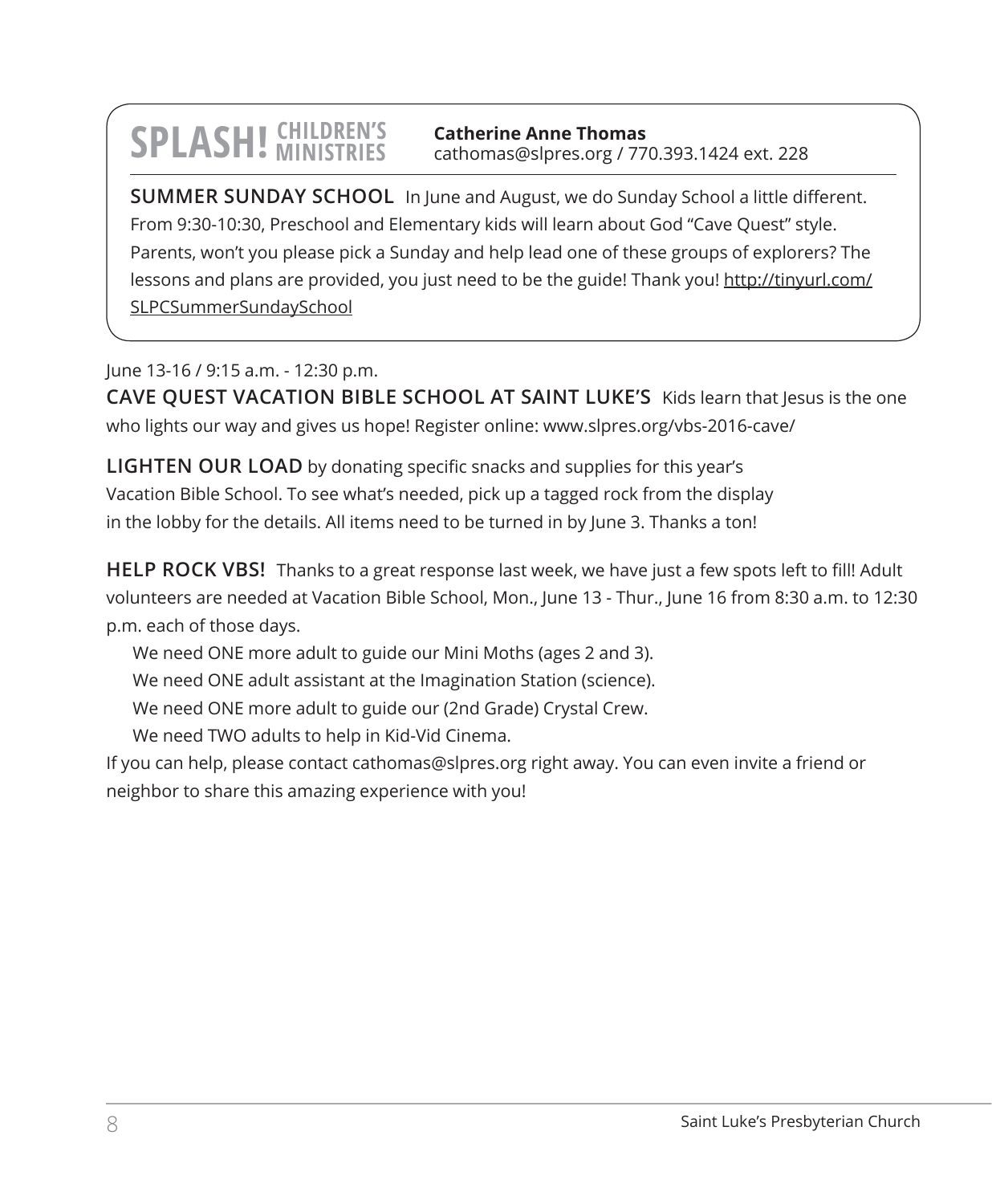### **MUSIC MINISTRY Clair Maxwell**

clairmaxwell@slpres.org 770.393.1424 ext. 227

| <b>Weekly Choir Rehearsals:</b> |                   |                         |  |
|---------------------------------|-------------------|-------------------------|--|
| Sundays                         | $12:15-1:00 p.m.$ | Youth Choir             |  |
| Wednesdays                      | $5:15-5:45$ p.m.  | Cherub Choir            |  |
|                                 | 5:00-5:45 p.m.    | Westminster Choir       |  |
|                                 | 6:30-7:20 p.m.    | <b>Festival Ringers</b> |  |
|                                 | 7:30-9:00 p.m.    | Chancel Choir           |  |

**SUMMER MUSIC SUNDAYS** The choir takes a break over the summer, but music is needed at the 8:30 and 11 a.m. services from June 5 to Aug. 14! If you play an instrument, take music lessons, or can't sing with the choirs during the year, this is your chance to share your gifts with the congregation. All singers and instrumentalists (as soloists or in ensembles) are welcome and appreciated! Contact Clair Maxwell (info above) if you would like to participate.

### **ADULT MINISTRY Shannon Dill**

shannondill@slpres.org / 770.393.1424 ext. 229

**ADULT SUNDAY SCHOOL** classes meet between the worship services, 9:30-10:30 a.m. Descriptions of current groups are available on our website (slpres.org) or http://bit.ly/ AdultSundaySchool. Please join us!

**FRIDAY MORNING MEN'S BIBLE STUDY** Fellowship and Bible study every Fri. from 6:40-8:00 a.m. in the Parlor with Dan Joyce.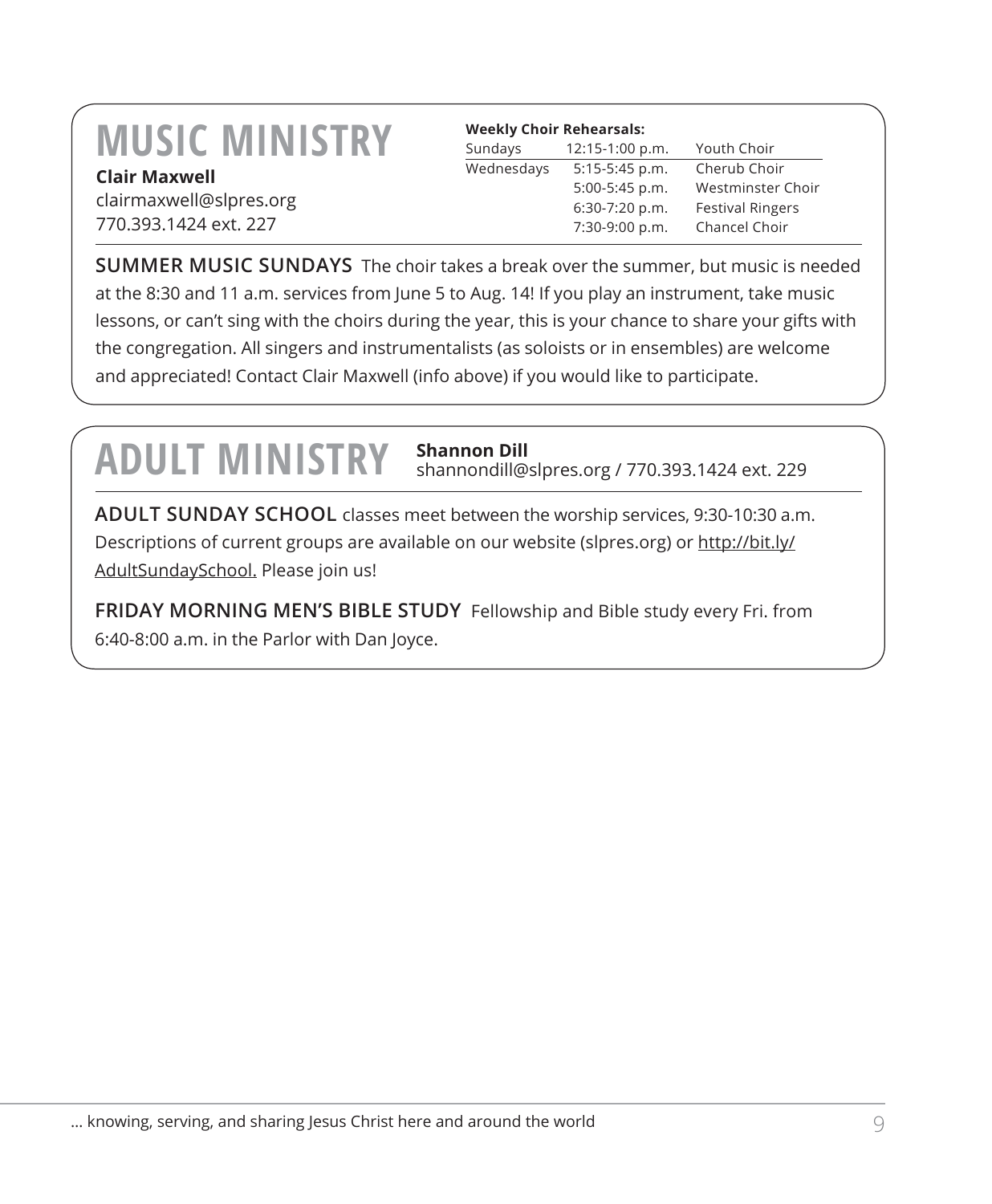**LITTLE SAINTS PRESCHOOL** has limited openings for the 2016-2017 school year. Contact Carol Perry at 770.393.1424, ext. 240.

#### **LET THE KIDS ACT UP THIS SUMMER** An

amazing summer camp is offered by ACT UP (Arts, Creativity & Theatre Uniting People) at Saint Luke's with the Missoula Children's Theatre. Children and youth (entering 1st grade - high school seniors) spend a week learning and rehearsing "The Princess and the Pea." July 25-29, 9 a.m. - 2:30 p.m. Space is limited. Register online at www.slpres.org.

**CAMP LITTLE SAINTS** Saint Luke's preschool is offering a fun camp for kids who turned 2 by Sept. 1, 2015, through kids who have completed Kindergarten. Mon.-Fri., 9 a.m. - 1 p.m. Space is limited. Contact Carol Perry at 770.393.1424 ext. 240: **GONE WILD AT THE ZOO! //** June 6 - June 9 **//** *Pack your bags and join us as we travel to zoos all over the globe. We'll visit koalas in Australia and giant pandas in Beijing. In Peru, we'll go to the Tapiche Rainforest Reserve to see monkeys and toucans. Lastly, we'll travel to the Johannesburg Zoo in South Africa and hang out with the lions, zebras, elephants and giraffes!*

**VOLUNTEERS NEEDED** to prepare and serve the dinner meal for 26 homeless men at Journey on Sun., July 24. Sign up on the poster in the lobby, or contact Al Bridges at 770.394.6581. Thank you.

**SUMMER LUNCHES** The CAC (Community Assistance Center) is collecting items for the many children who do not eat lunch in the summer because school is not in session. You can help fill their lunch bags with a donation from the following list of food items:

 Juice boxes, snack bars (Quaker Bars, Kellogg bars, etc.), 4 oz. fruit cups, mac & cheese, canned pasta (like Spaghetti O's), packs of Tuna & Crackers, instant Yakisoba, chili bowl Please drop off donations in the "Buy One, Share One" bins in the lobby.

**ATTENTION HS & COLLEGE GRADS**... we need your picture, full name, school from which you are graduating and college, jobs, or graduate school in your future for the newsletter. Send to Tina Knoedler (tinaknoedler@slpres.org) or Liz Catlett (lizcatlett@slpres.org) **by June 15**. We prefer a .jpg format, but if we need to scan the picture, leave it in Liz's mailbox at church and it will be returned. Thanks for your help.